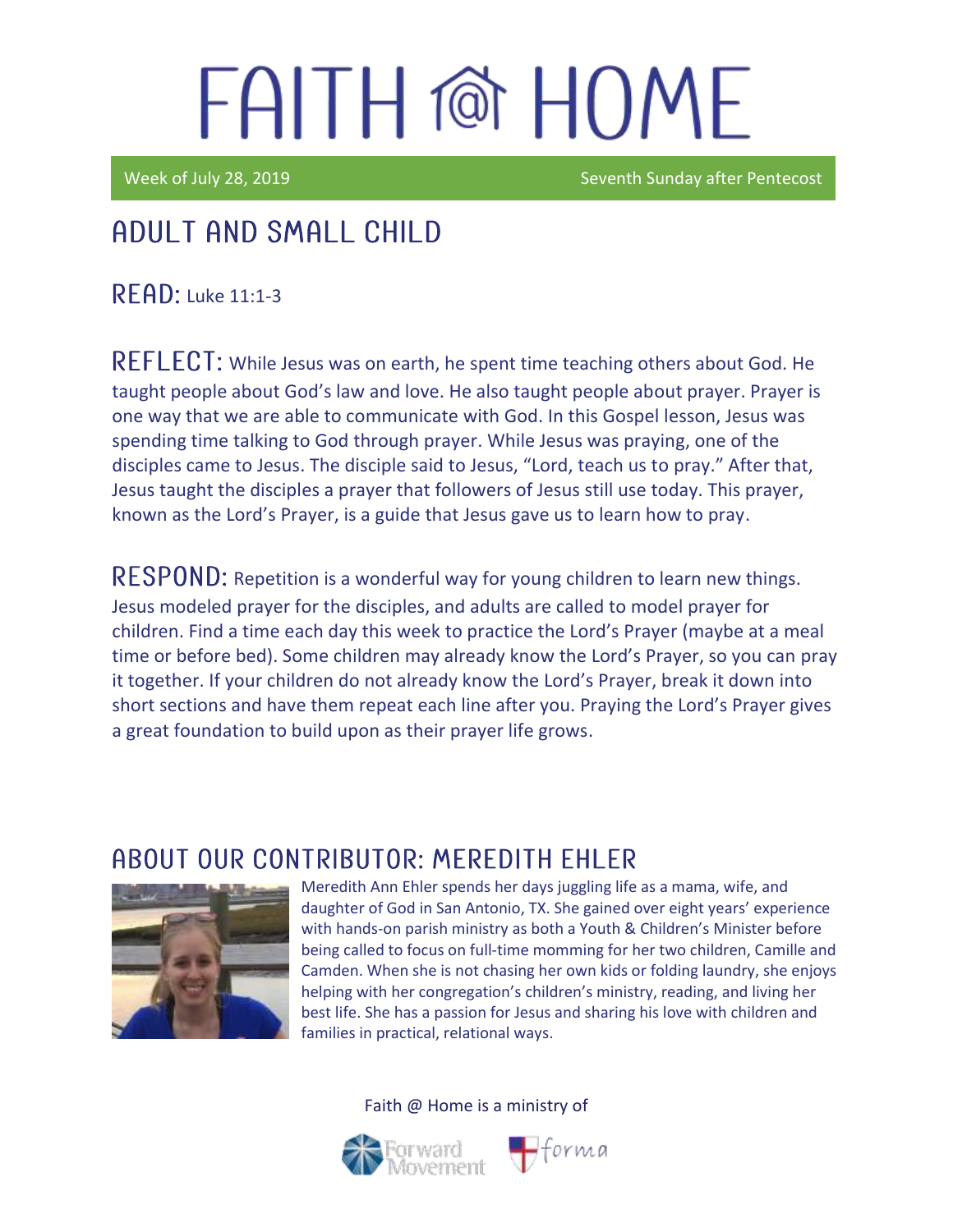Week of July 28, 2019 Seventh Sunday after Pentecost

### Adult and elementary

#### RFAD: Luke 11:1-13

REFLECT: Have you ever asked for something but you did not get it? Maybe a new game or outfit? Maybe a second serving of ice cream or cake? Have you ever asked for something but the person you asked did not get it right? You asked for birthday gifts of a blue bike and a red dress, but instead you received a yellow bike and a green dress. You wanted chicken nuggets for dinner, but instead you had to eat a hamburger.

Have you ever asked God for anything? What did you ask for? Did you receive what you asked for or do you think God did not get it right? It is okay if you think God did not get it right. A lot of times people feel hurt when they ask God for something and it seems like God does not give it to them. But you have to keep asking God for things and keep talking to God. You have to talk to and listen to God so that you can recognize when God does give you something.

This is praying--telling God about everything from the big stuff to the small stuff of your day, or asking for all the things you need or want and then waiting to see and in what ways God answers you. Maybe God will give you exactly what you asked for. Most of the time, God will give you an opportunity to see what good things you already have and what good things you can do for yourself and for others. But, without prayer, it is hard to see those gifts and opportunities.

 **Try praying using one hand and make each finger represent something like "family" or** "the environment." Pray for each thing using your hand as if you are counting. When you are done close your hand into ball, hold all your prayers for a moment then toss your prayers to God. Try all kinds of prayers: those with words and without, those that require stillness and those that require action.

### ABOUT OUR CONTRIBUTOR: PATRICK KANGRGA



Patrick Christopher Kangrga is the Associate for Youth Ministries at Trinity Episcopal Church in Menlo Park, California. Originally from Arkansas, he left home to participate in two years of the Episcopal Service Corps in Maryland and in Massachusetts. After this came the beginning of his lay-professional journey with positions at parish and diocesan levels in New York and New Jersey. He has primality served youth, with a foray into children's ministry.

Faith @ Home is a ministry of



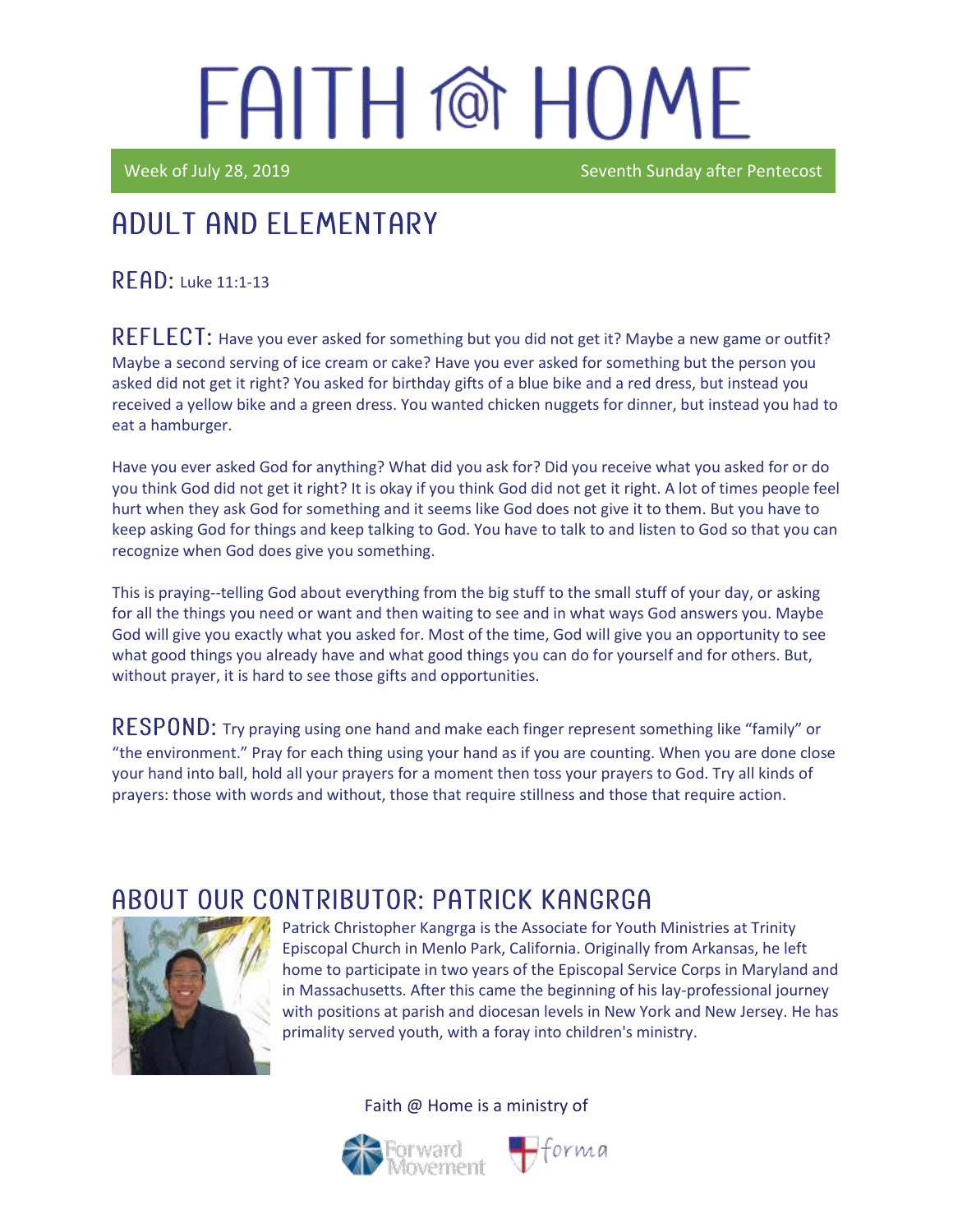Week of July 28, 2019 Seventh Sunday after Pentecost

#### I Adult and youth

 $R$   $F$  $R$  $D$ : Luke 11:1-13

REFLECT: The disciples saw Jesus praying a lot. I always wonder if it was awkward when they asked Jesus to teach them how to pray. They are given what we call the Lord's Prayer, which we recite a lot; however, Jesus was shown praying in multiple ways. Each way Jesus prayed involved talking to God, whether alone or surrounded by people, or thanking or asking. Jesus prayed a lot. So, I wonder, why did Jesus give us "the Lord's Prayer?"

As we keep reading, we are told that what we ask or seek will be ours if we ask, understanding that we give to those who ask of us. It's almost as if Jesus says, "Look, here's an all- encompassing prayer, but really all you need to do is talk to God!" This passage is a great reminder that the Lord's Prayer is beautiful and wonderful and allencompassing, but all we need to do to pray is seek God's presence.

RESPOND: Take some time to seek God this week, whether that's taking a walk in nature, sitting alone in the quiet, talking with family and friends about how they seek God… anything! Begin your time with the Lord's Prayer, and then let yourself be free to seek God through words, sounds, actions, or sights.

#### ABOUT OUR CONTRIBUTOR: MAGGIE PAUL



Maggie Paul is the Director of Youth and Young Adult Ministries at the Cathedral of St. Philip in Atlanta, Georgia, where she has developed and implemented a comprehensive confirmation curriculum for the largest cathedral parish in the Episcopal Church. As an undergraduate with a passion for youth ministry, she served as a summer camp counselor and Episcopal student center "church mouse," and she continues to use her gifts and talents as a singer and musician to nurture her own journey and inspire others on theirs.